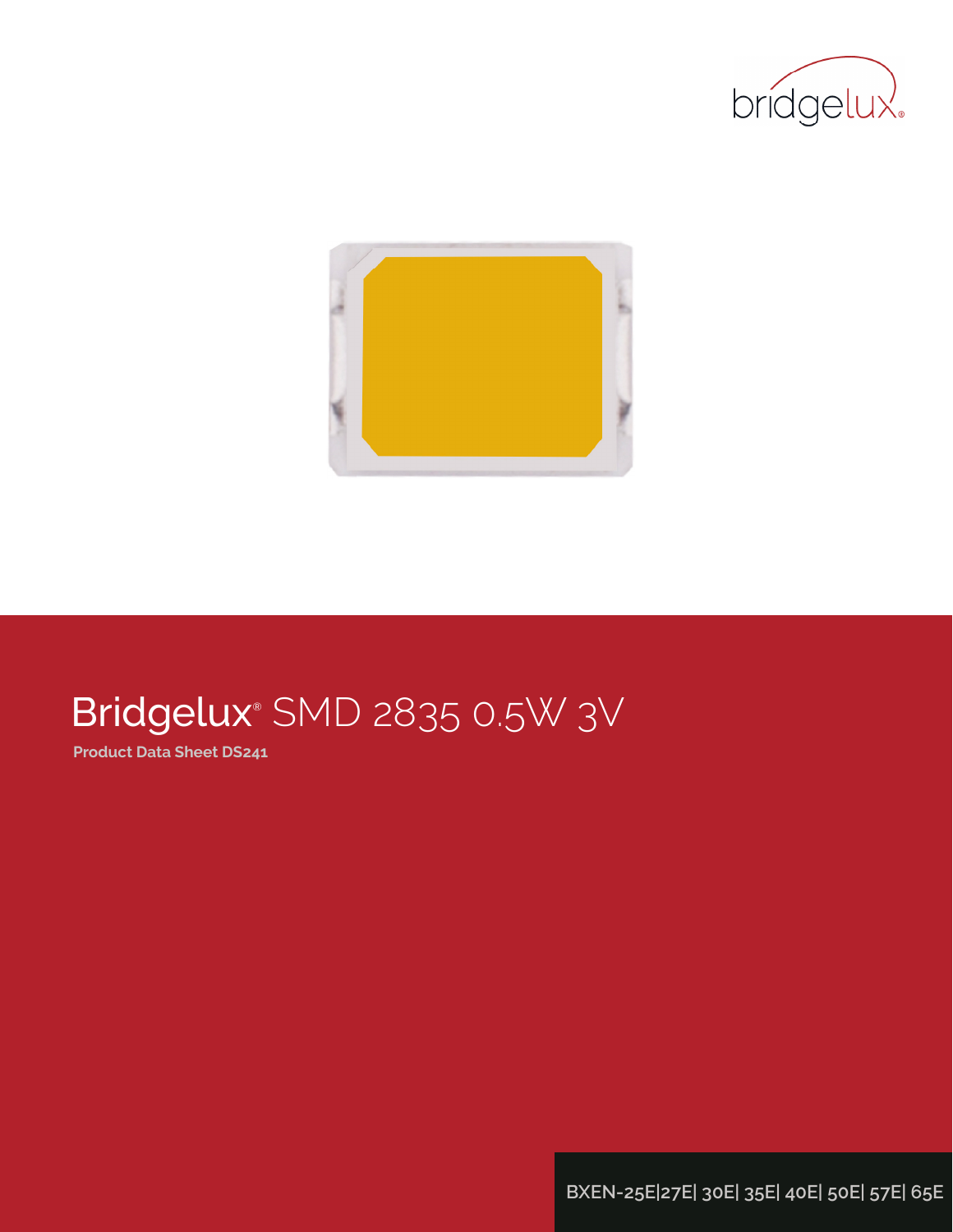# 2835 SMD 2835  $\overline{\bigcap}$ JINS



### Introduction

The Bridgelux SMD 2835 mid power LED is Cold-color targeted, which ensures that the LEDs fall within their specified color bin at the typical application conditions of 25°C. With its broad lumen coverage and wide range of CCT options, the SMD 2835 provides unparalleled design-in flexibility for indoor and outdoor lighting applications. The SMD 2835 is ideal as a drop-in replacement for emitters with an industry standard 2.8mm x 3.5mm footprint.

#### **Features**

- Industry-standard 2835 footprint
- 9 bin color control
- Cold-color targeting ensures that color is within the ANSI bin at the typical application conditions of 25°C
- Enables 3- and 5-step MacAdam ellipse custom binning kits
- RoHS compliant and lead free
- Multiple CCT configurations for a wide range of lighting applications

#### **Benefits**

- Lower operating and manufacturing cost
- Ease of design and rapid go-to-market
- Uniform, consistent white light
- Reliable and constant white point
- Compliant with environmental standards
- Design flexibility

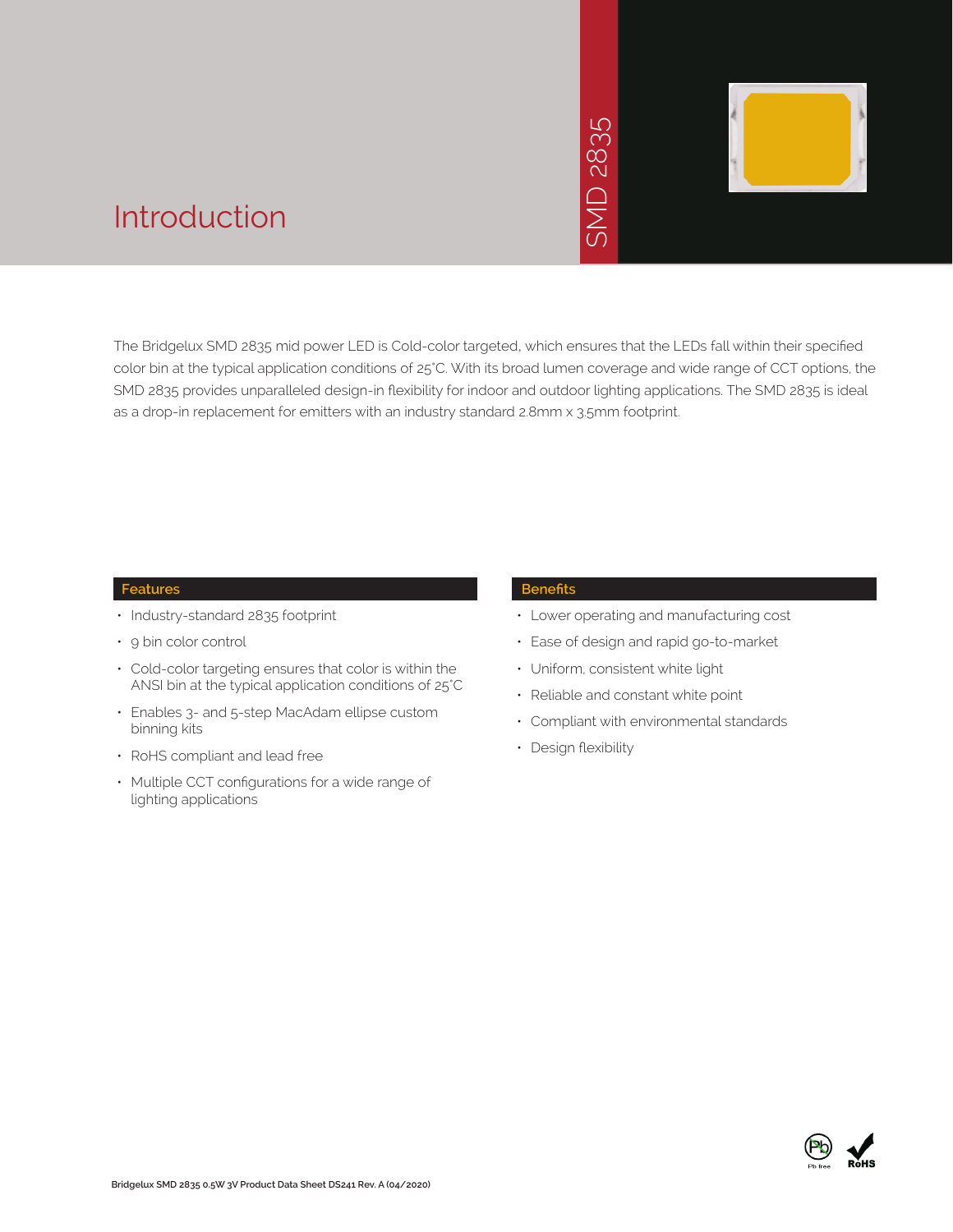### **Contents**

| Product Feature Map               | $\overline{c}$ |
|-----------------------------------|----------------|
| Product Nomenclature              | $\overline{c}$ |
| <b>Product Test Conditions</b>    | $\overline{c}$ |
| <b>Product Selection Guide</b>    | 3              |
| <b>Electrical Characteristics</b> | $\overline{4}$ |
| Absolute Maximum Ratings          | 5              |
| <b>Product Bin Definitions</b>    | 6              |
| Performance Curves                | 9              |
| <b>Typical Radiation Pattern</b>  | 12             |
| Typical Color Spectrum            | 13             |
| <b>Mechanical Dimensions</b>      | 14             |
| Reliability                       | 15             |
| <b>Reflow Characteristics</b>     | 16             |
| Packaging                         | 17             |
| Design Resources                  | 19             |
| Precautions                       | 19             |
| <b>Disclaimers</b>                | 19             |
| About Bridgelux                   | 20             |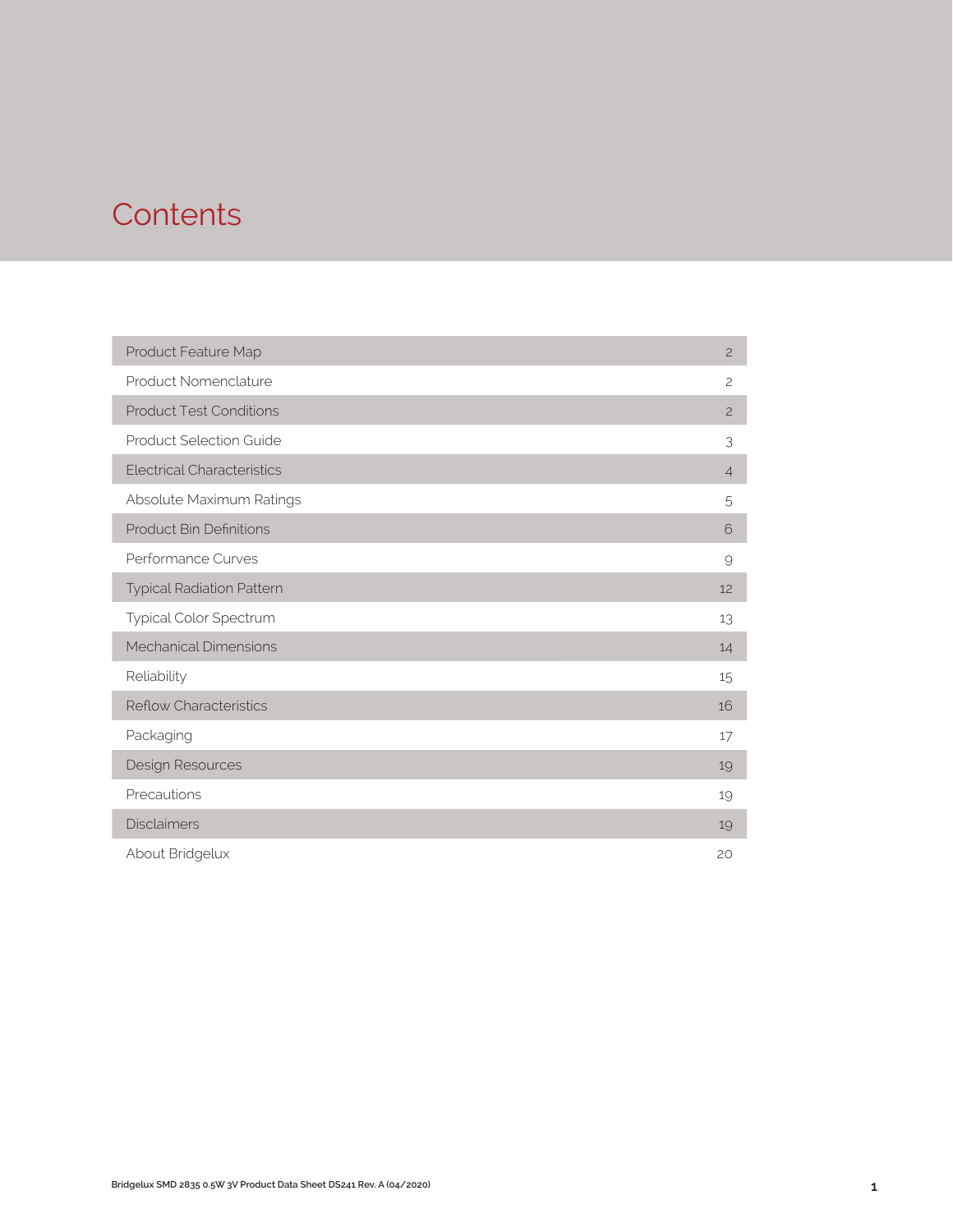### Product Feature Map

Bridgelux SMD LED products come in industry standard package sizes and follow ANSI binning standards. These LEDs are optimized for cost and performance, helping to ensure highly competitive system lumen per dollar performance while addressing the stringent efficacy and reliability standards required for modern lighting applications.





#### **Product Test Conditions**

Bridgelux SMD 2835 LEDs are tested and binned with a 10ms pulse of 150mA at T<sub>j</sub> (junction temperature)=T<sub>sp</sub> (solder point temperature) =25°C. Forward voltage and luminous flux are binned at a T<sub>j</sub>-T<sub>sp</sub>=25°C.while color is cold targeted at a T<sub>sp</sub> of 25°C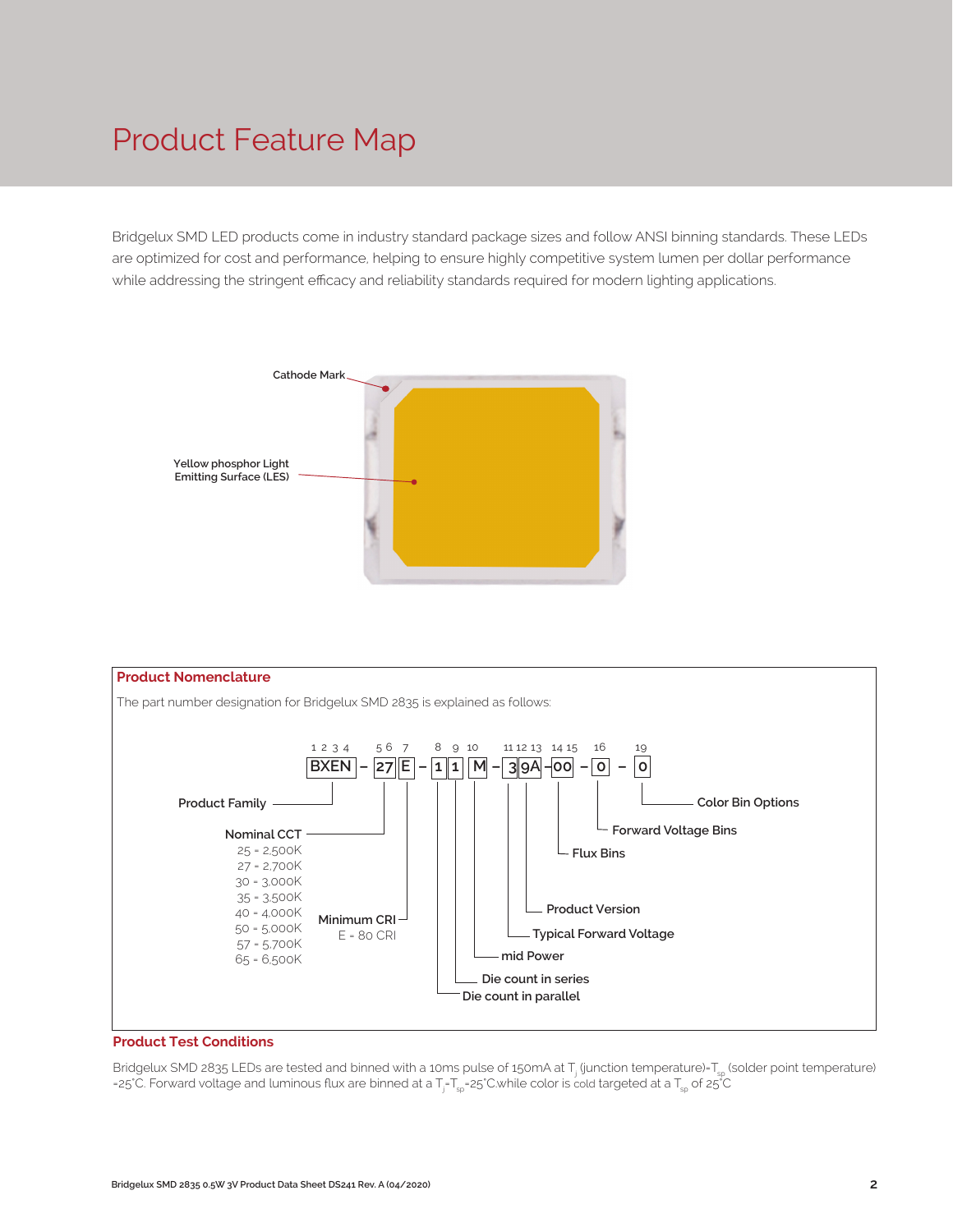### Product Selection Guide

The following product configurations are available:

| <b>Table 1:</b> Selection Guide, Pulsed Measurement Data at 150mA (T $_{\parallel}$ =T $_{\rm{sp}}$ =25°C) |  |
|------------------------------------------------------------------------------------------------------------|--|
|------------------------------------------------------------------------------------------------------------|--|

| Part Number <sup>1,6</sup> | Nominal CCT <sup>2</sup><br>CRI3.5<br>(K) |    | <b>Nominal</b><br><b>Drive Current</b> |            | <b>Forward Voltage4.5</b><br>(V) |            | <b>Typical Pulsed</b><br>$Flux$ (lm) $4.5$ | <b>Typical Power</b><br>(W) | <b>Typical Efficacy</b><br>$\langle \text{Im}/\text{W} \rangle$ |  |
|----------------------------|-------------------------------------------|----|----------------------------------------|------------|----------------------------------|------------|--------------------------------------------|-----------------------------|-----------------------------------------------------------------|--|
|                            |                                           |    | (mA)                                   | <b>Min</b> | <b>Typical</b>                   | <b>Max</b> |                                            |                             |                                                                 |  |
| BXEN-25E-11M-39A-00-0-0    | 2500                                      | 80 | 150                                    | 3.0        | 3.2                              | 3.4        | 58                                         | 0.5                         | 121                                                             |  |
| BXEN-27E-11M-39A-00-0-0    | 2700                                      | 80 | 150                                    | 3.0        | 3.2                              | 3.4        | 61                                         | 0.5                         | 127                                                             |  |
| BXEN-30E-11M-39A-00-0-0    | 3000                                      | 80 | 150                                    | 3.0        | 3.2                              | 3.4        | 65                                         | 0.5                         | 135                                                             |  |
| BXEN-35E-11M-39A-00-0-0    | 3500                                      | 80 | 150                                    | 3.0        | 3.2                              | 3.4        | 65                                         | 0.5                         | 135                                                             |  |
| BXEN-40E-11M-39A-00-0-0    | 4000                                      | 80 | 150                                    | 3.0        | 3.2                              | 3.4        | 69                                         | 0.5                         | 144                                                             |  |
| BXEN-50E-11M-39A-00-0-0    | 5000                                      | 80 | 150                                    | 3.0        | 3.2                              | 3.4        | 69                                         | 0.5                         | 144                                                             |  |
| BXEN-57E-11M-39A-00-0-0    | 5700                                      | 80 | 150                                    | 3.0        | 3.2                              | 3.4        | 69                                         | 0.5                         | 144                                                             |  |
| BXEN-65E-11M-39A-00-0-0    | 6500                                      | 80 | 150                                    | 3.0        | 3.2                              | 3.4        | 69                                         | 0.5                         | 144                                                             |  |

#### **Table 2:** Selection Guide, Pulsed Test Performance (T<sub>sp</sub> = 85°C)<sup>7,8</sup>

| Part Number <sup>1,6</sup> | Nominal CCT <sup>2</sup><br>(K) | CR <sup>3.5</sup> | <b>Nominal Drive</b><br>Current |     | Forward Voltage <sup>5</sup><br>(V) |            | <b>Typical Pulsed</b><br>Flux (lm) <sup>5</sup> | <b>Typical Power</b> | <b>Typical Efficacy</b><br>$\frac{1}{2}$ |  |
|----------------------------|---------------------------------|-------------------|---------------------------------|-----|-------------------------------------|------------|-------------------------------------------------|----------------------|------------------------------------------|--|
|                            |                                 |                   | (mA)                            | Min | <b>Typical</b>                      | <b>Max</b> |                                                 | (W)                  |                                          |  |
| BXEN-25E-11M-39A-00-0-0    | 2500                            | 80                | 150                             | 2.9 | 3.1                                 | 3.3        | 51                                              | 0.5                  | 106                                      |  |
| BXEN-27E-11M-39A-00-0-0    | 2700                            | 80                | 150                             | 2.9 | 3.1                                 | 3.3        | 53                                              | 0.5                  | 111                                      |  |
| BXEN-30E-11M-39A-00-0-0    | 3000                            | 80                | 150                             | 2.9 | 3.1                                 | 3.3        | 56                                              | 0.5                  | 118                                      |  |
| BXEN-35E-11M-39A-00-0-0    | 3500                            | 80                | 150                             | 2.9 | 3.1                                 | 3.3        | 56                                              | 0.5                  | 118                                      |  |
| BXEN-40E-11M-39A-00-0-0    | 4000                            | 80                | 150                             | 2.9 | 3.1                                 | 3.3        | 60                                              | 0.5                  | 125                                      |  |
| BXEN-50E-11M-39A-00-0-0    | 5000                            | 80                | 150                             | 2.9 | 3.1                                 | 3.3        | 60                                              | 0.5                  | 125                                      |  |
| BXEN-57E-11M-39A-00-0-0    | 5700                            | 80                | 150                             | 2.9 | 3.1                                 | 3.3        | 60                                              | 0.5                  | 125                                      |  |
| BXEN-65E-11M-39A-00-0-0    | 6500                            | 80                | 150                             | 2.9 | 3.1                                 | 3.3        | 60                                              | 0.5                  | 125                                      |  |

Notes for Tables 1 & 2:

1. The last 6 characters (including hyphens '-') refer to flux bins, forward voltage bins, and color bin options, respectively. "00-0-0" denotes the full distribution of flux, forward voltage, and 7 SDCM color.

 Example: BXEN-27E-11M-39A-00-0-0 refers to the full distribution of flux, forward voltage, and color within a 2700K 7-step ANSI standard chromaticity region with a minimum of 80CRI, 1x1 die configuration, mid power, 3.2V typical forward voltage.

2. Product CCT is cold targeted at Tsp = 25°C. Nominal CCT as defined by ANSI C78.377-2011.

3. Listed CRIs are minimum values and include test tolerance.

4. Products tested under pulsed condition (10ms pulse width) at nominal drive current where Tj=Tsp=25°C.

5. Bridgelux maintains a ±7.5% tolerance on luminous flux measurements, ±0.1V tolerance on forward voltage measurements, and ±2 tolerance on CRI measurements for the SMD 2835.

6. Refer to Table 5 and Table 6 for Bridgelux SMD 2835 Luminous Flux Binning and Forward Voltage Binning information.

7. Typical pulsed test performance values are provided as reference only and are not a guarantee of performance.

8. Typical performance is estimated based on operation under pulsed current with LED emitter mounted onto a heat sink with thermal interface material and the solder point temperature maintained at 25°C. Based on Bridgelux test setup, values may vary depending on the thermal design of the luminaire and/or the exposed environment to which the product is subjected.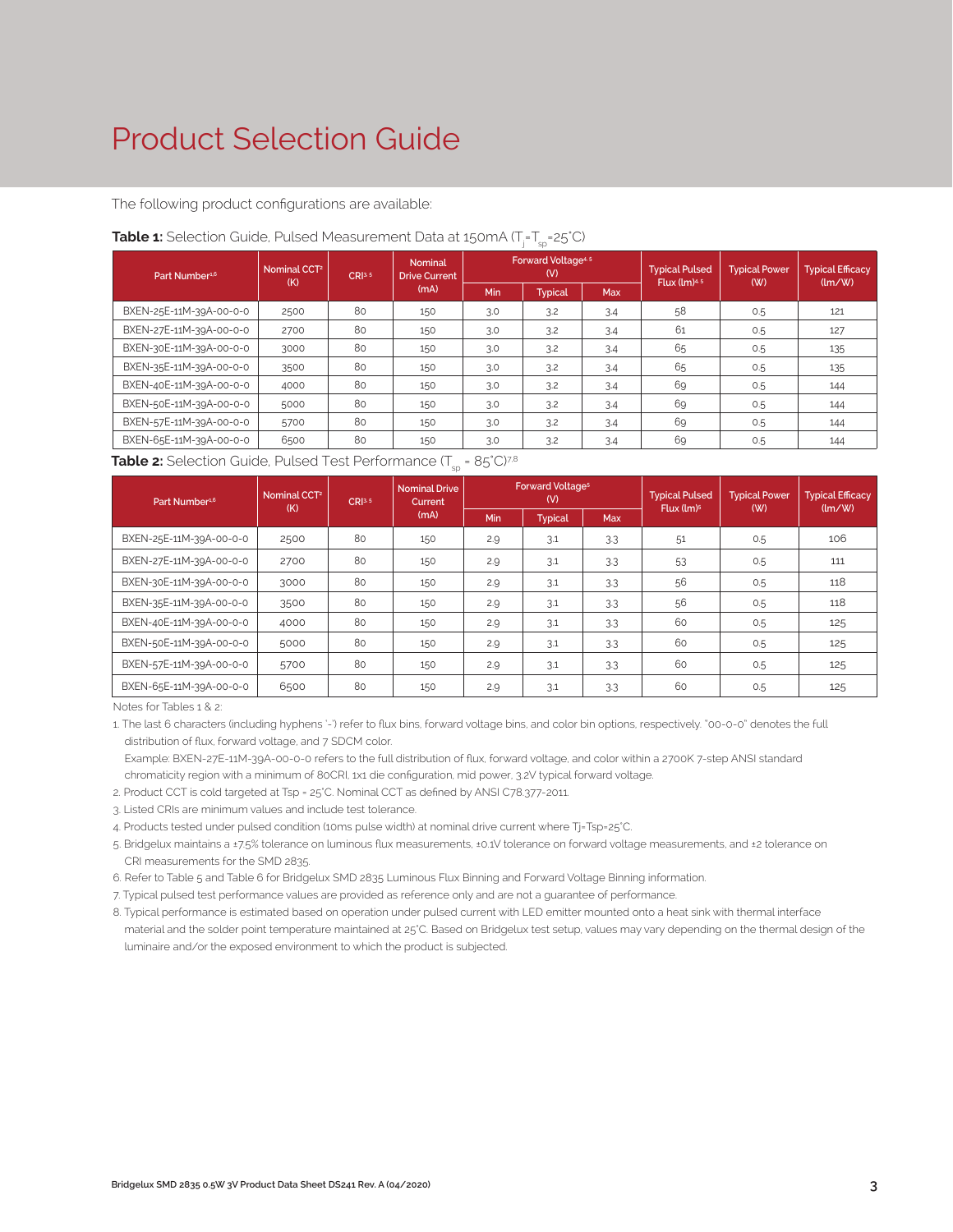### Electrical Characteristics

#### **Table 3: Electrical Characteristics**

|                          | <b>Drive Current</b>              | <b>Forward Voltage</b><br>$(V)$ 2.3 |     |                |                                                             |                                                                      |  | <b>Typical</b><br><b>Thermal</b><br><b>Resistance</b> |
|--------------------------|-----------------------------------|-------------------------------------|-----|----------------|-------------------------------------------------------------|----------------------------------------------------------------------|--|-------------------------------------------------------|
| Part Number <sup>1</sup> | (mA)<br>Minimum<br><b>Typical</b> |                                     |     | <b>Maximum</b> | of Forward<br>Voltage<br>$\Delta V \sim \Delta T$<br>(mV/C) | <b>Junction</b><br>to Solder Point <sup>4</sup><br>$R_{j-sp}$ (°C/W) |  |                                                       |
| BXEN-XXX-11M-39A-00-0-0  | 150                               | 3.0                                 | 3.2 | 3.4            | $-0.95$                                                     | 37                                                                   |  |                                                       |

Notes for Tables 3:

1. The last 6 characters (including hyphens '-') refer to flux bins, forward voltage bins, and color bin options, respectively. "00-0-0" denotes the full distribution of flux, forward voltage, and 7 SDCM color.

 Example: BXEN-27E-11M-39A-00-0-0 refers to the full distribution of flux, forward voltage, and color within a 2700K 7-step ANSI standard chromaticity region with a minimum of 80CRI, 1x1 die configuration, mid power, 3.2V typical forward voltage.

2. Bridgelux maintains a tolerance of ± 0.1V on forward voltage measurements. Voltage minimum and maximum values at the nominal drive current are guaranteed by 100% test.

3. Products tested under pulsed condition (10ms pulse width) at nominal drive current where Tsp = 25°C.

4. Thermal resistance value was calculated using total electrical input power; optical power was not subtracted from input power.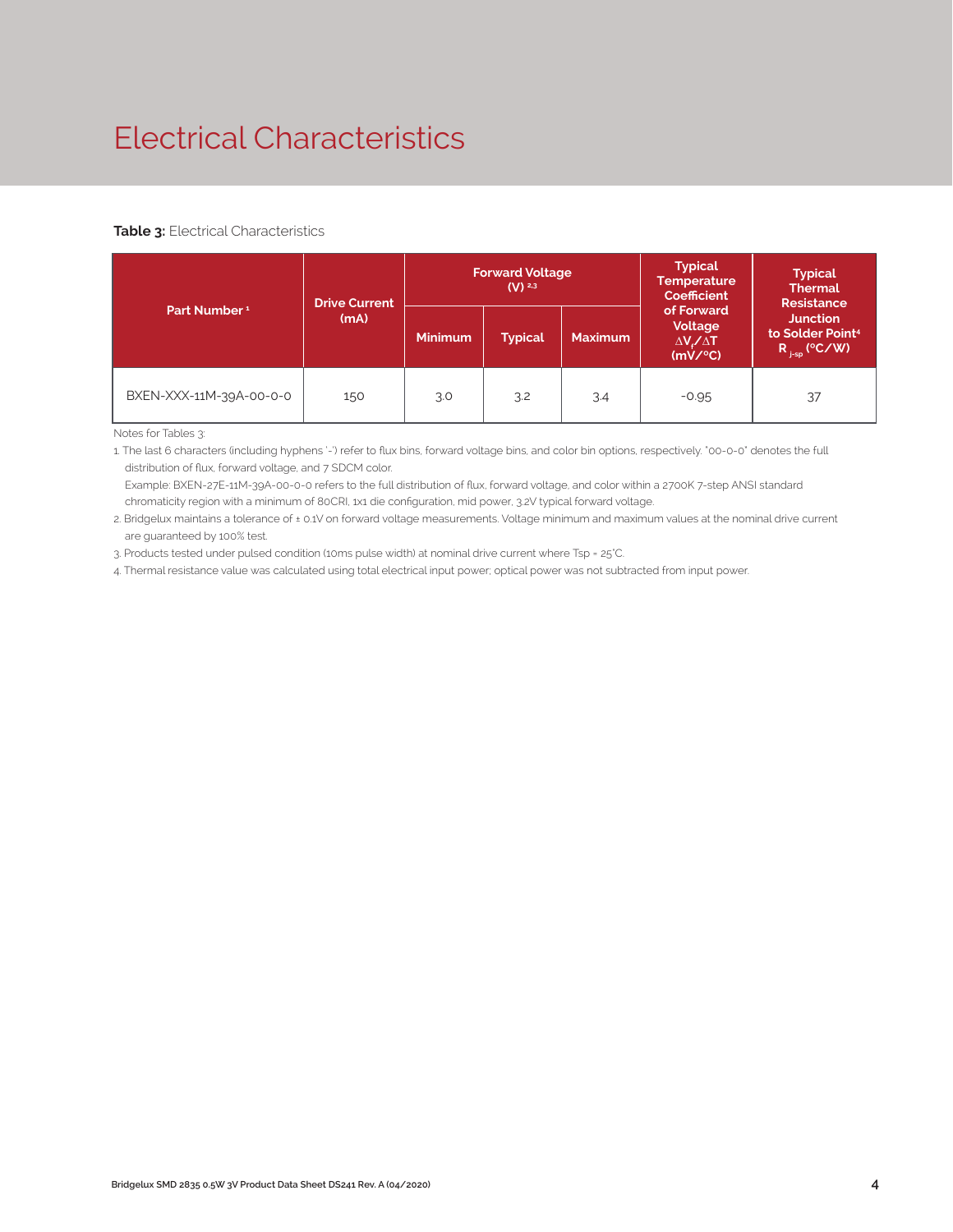## Absolute Maximum Ratings

#### **Table 4:** Maximum Ratings

| Parameter                                             | Maximum Rating                                  |  |  |  |
|-------------------------------------------------------|-------------------------------------------------|--|--|--|
| LED Junction Temperature (T.)                         | $125^{\circ}$ C                                 |  |  |  |
| Storage Temperature                                   | $-40^{\circ}$ C to $+105^{\circ}$ C             |  |  |  |
| Operating Solder Point Temperature (T <sub>Sp</sub> ) | $-40^{\circ}$ C to $+105^{\circ}$ C             |  |  |  |
| <b>Soldering Temperature</b>                          | 260°C or lower for a maximum of 10 seconds      |  |  |  |
| Maximum Drive Current                                 | 150 <sub>m</sub> A                              |  |  |  |
| Maximum Peak Pulsed Forward Current <sup>1</sup>      | 300 <sub>m</sub> A                              |  |  |  |
| Maximum Reverse Voltage <sup>2</sup>                  | $\qquad \qquad -$                               |  |  |  |
| Moisture Sensitivity Rating                           | MSL <sub>3</sub>                                |  |  |  |
| Electrostatic Discharge                               | 2kV HBM. JEDEC-JS-001-HBM and JEDEC-JS-001-2012 |  |  |  |

Notes for Tables 4:

1. Bridgelux recommends a maximum duty cycle of 10% and pulse width of 10 ms when operating LED SMD at maximum peak pulsed current specified. Maximum peak pulsed current indicate values where LED SMD can be driven without catastrophic failures.

2. Light emitting diodes are not designed to be driven in reverse voltage and will not produce light under this condition. no rating is provided.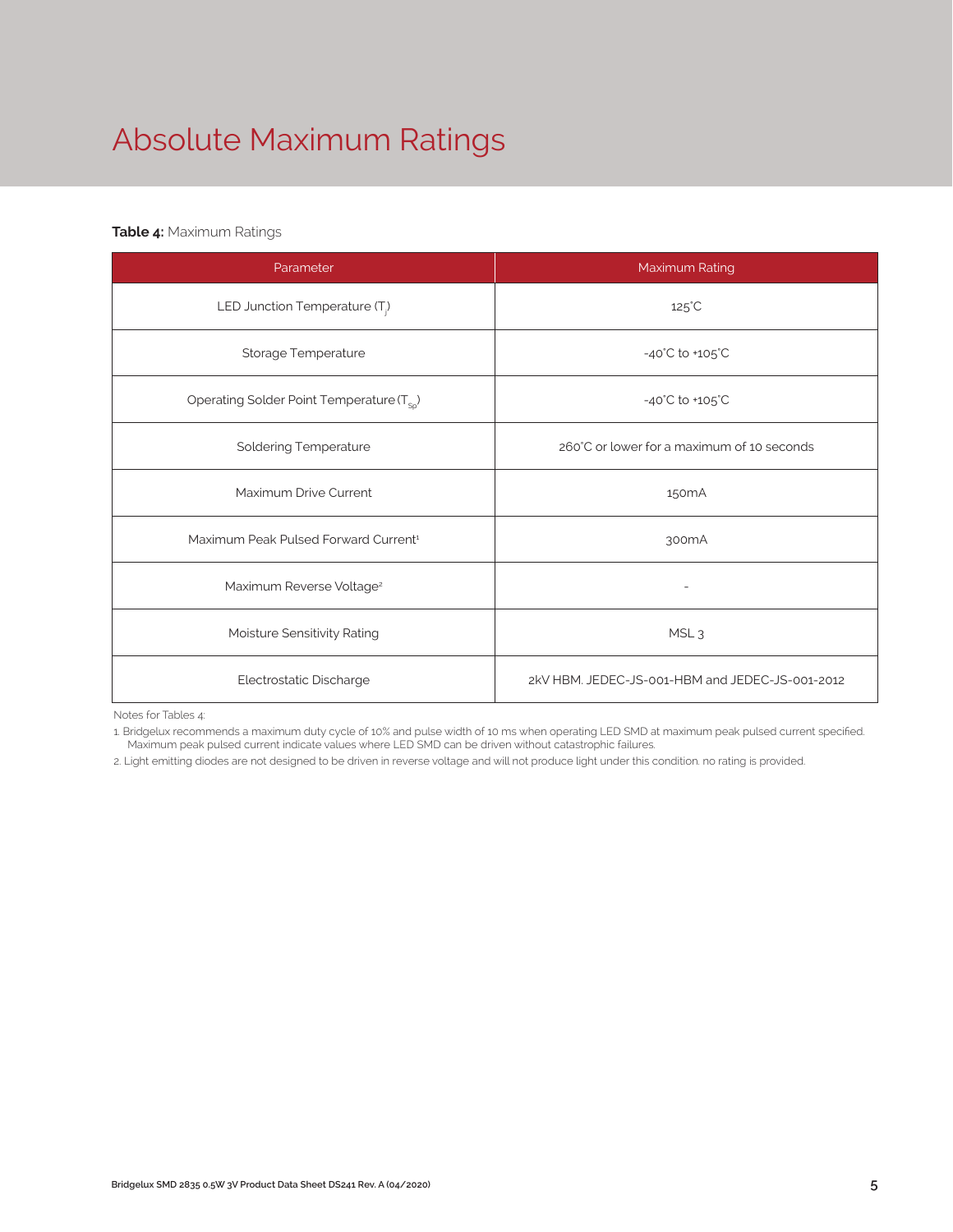### Product Bin Definitions

Table 5 lists the standard photometric luminous flux bins for Bridgelux SMD 2835 LEDs. Although several bins are listed, product availability in a particular bin varies by production run and by product performance. Not all bins are available in all CCTs.

| <b>Bin Code</b> | <b>Minimum</b> | <b>Maximum</b> | <b>Unit</b> | <b>Condition</b> |
|-----------------|----------------|----------------|-------------|------------------|
| 2A              | 50             | 55             |             |                  |
| 2B              | 55             | 60             |             |                  |
| 2C              | 60             | 65             | lm          | $I_F = 150mA$    |
| 2D              | 65             | 70             |             |                  |
| 2E              | 70             | 75             |             |                  |

#### **Table 5:** Luminous Flux Bin Definitions at 150mA, T<sub>sp</sub>=25°C

Note for Tables 5:

1. Bridgelux maintains a tolerance of  $\pm$  7.5% on luminous flux measurements.

#### **Table 6:** Forward Voltage Bin Definition at 150mA, T<sub>sp</sub>=25°C

| <b>Bin Code</b> | <b>Minimum</b> | <b>Maximum</b> | <b>Unit</b> | <b>Condition</b> |
|-----------------|----------------|----------------|-------------|------------------|
|                 | 3.0            | 3.1            |             |                  |
|                 | 4٠. ک          | 3.2            |             |                  |
|                 | 3.2            |                |             | $I_F = 150mA$    |
|                 | 3.3            |                |             |                  |

Note for Tables 6:

1. Bridgelux maintains a tolerance of ± 0.1V on forward voltage measurements.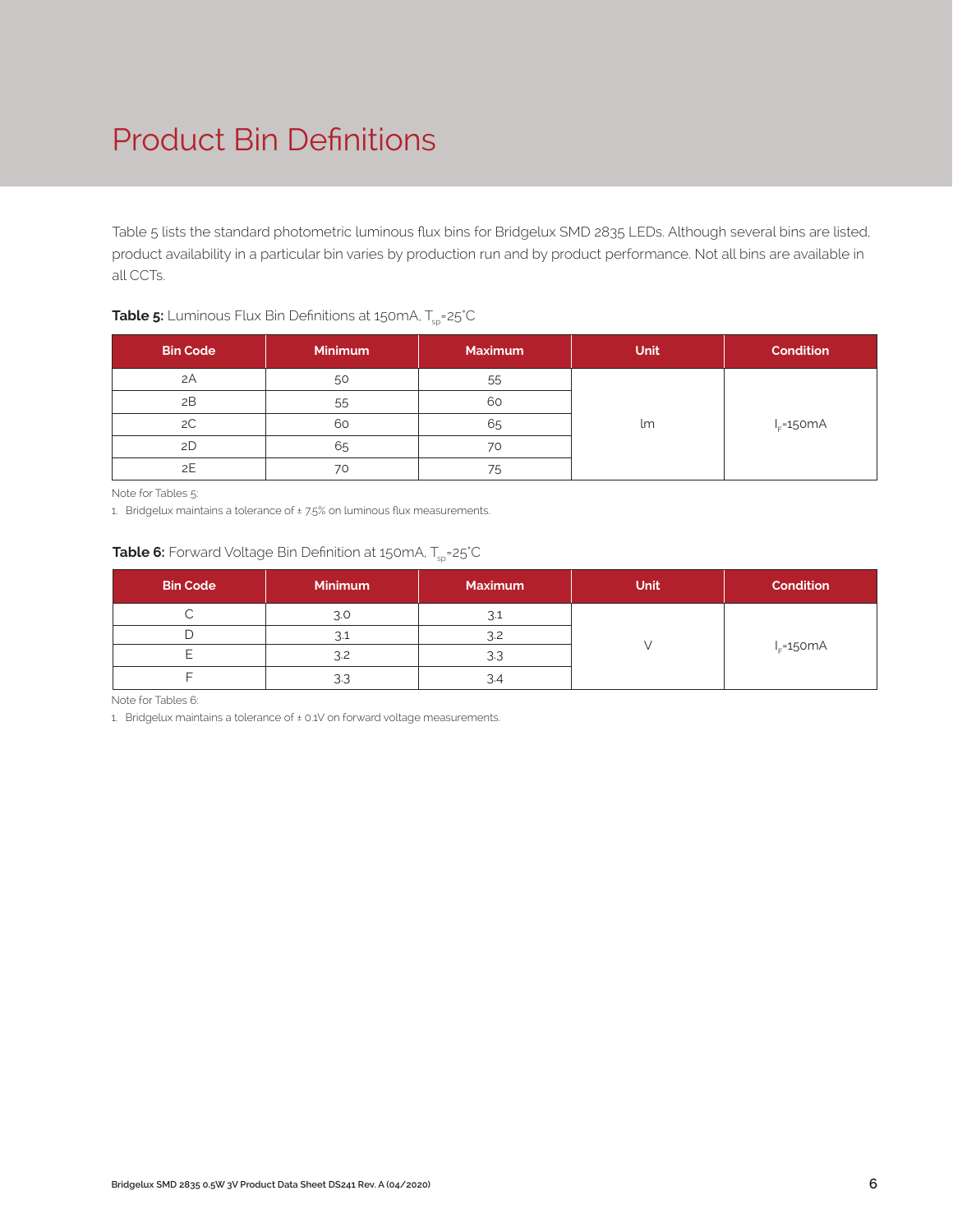### Product Bin Definitions

| <b>CCT</b> |                    |        | <b>Center Point</b> |                   |                   | <b>Ellipse</b>        |                  |
|------------|--------------------|--------|---------------------|-------------------|-------------------|-----------------------|------------------|
|            | <b>Color Space</b> | X      | Y                   | <b>Major Axis</b> | <b>Minor Axis</b> | <b>Rotation Angle</b> | <b>Color Bin</b> |
|            | 3 SDCM             | 0.4806 | 0.4141              | 0.00986           | 0.00386           | 56.52                 | $\mathbf{1}$     |
| 2500K      | 5 SDCM             | 0.4806 | 0.4141              | 0.01643           | 0.00643           | 56.52                 | 1/A/B/C/D        |
|            | 3 SDCM             | 0.4578 | 0.4101              | 0.00810           | 0.00420           | 53.70                 | $\mathbf 1$      |
| 2700K      | 5 SDCM             | 0.4578 | 0.4101              | 0.01350           | 0.00700           | 53.70                 | 1/A/B/C/D        |
|            | 3 SDCM             | 0.4338 | 0.4030              | 0.00834           | 0.00408           | 53.22                 | $\mathbf{1}$     |
| 3000K      | 5 SDCM             | 0.4338 | 0.4030              | 0.01390           | 0.00680           | 53.22                 | 1/A/B/C/D        |
|            | 3 SDCM             | 0.4073 | 0.3917              | 0.00927           | 0.00414           | 54.00                 | $\mathbf{1}$     |
| 3500K      | 5 SDCM             | 0.4073 | 0.3917              | 0.01545           | 0.00690           | 54.00                 | 1/A/B/C/D        |
|            | 3 SDCM             | 0.3818 | 0.3797              | 0.00939           | 0.00402           | 53.72                 | $\mathbf{1}$     |
| 4000K      | 5 SDCM             | 0.3818 | 0.3797              | 0.01565           | 0.00670           | 53.72                 | 1/A/B/C/D        |
|            | 3 SDCM             | 0.3447 | 0.3553              | 0.00822           | 0.00354           | 59.62                 | $\mathbf{1}$     |
| 5000K      | 5 SDCM             | 0.3447 | 0.3553              | 0.01370           | 0.00590           | 59.62                 | 1/A/B/C/D        |
|            | 3 SDCM             | 0.3287 | 0.3417              | 0.00746           | 0.00320           | 59.09                 | $\mathbf{1}$     |
| 5700K      | 5 SDCM             | 0.3287 | 0.3417              | 0.01243           | 0.00533           | 59.09                 | 1/A/B/C/D        |
|            | 3 SDCM             | 0.3123 | 0.3282              | 0.00669           | 0.00285           | 58.57                 | $\mathbf{1}$     |
| 6500K      | 5 SDCM             | 0.3123 | 0.3282              | 0.01115           | 0.00475           | 58.57                 | 1/A/B/C/D        |

#### **Table 7:** 3- and 5-step MacAdam Ellipse Color Bin Definitions

| Point       | 2500K  |        | 2700K  |        | 3000K  |        |        | 3500K  |        | 4000K<br>5000K |        | 5700K  |        | 6500K  |        | Color  |            |
|-------------|--------|--------|--------|--------|--------|--------|--------|--------|--------|----------------|--------|--------|--------|--------|--------|--------|------------|
|             | x      | У      | x      | У      | x      | У      | x      | У      | x      | У              | x      | У      | x      | У      | x      | У      | <b>Bin</b> |
|             | 0.5045 | 0.4344 | 0.4813 | 0.4319 | 0.4562 | 0.4260 | 0.4299 | 0.4165 | 0.4006 | 0.4044         | 0.3551 | 0.3760 | 0.3376 | 0.3616 | 0.3205 | 0.3481 |            |
| <b>ANSI</b> | 0.4813 | 0.4319 | 0.4562 | 0.426  | 0.4299 | 0.4165 | 0.3996 | 0.4015 | 0.3736 | 0.3874         | 0.3376 | 0.3616 | 0.3207 | 0.3462 | 0.3028 | 0.3304 |            |
|             | 0.4593 | 0.3944 | 0.4373 | 0.3893 | 0.4147 | 0.3814 | 0.3889 | 0.3690 | 0.3670 | 0.3578         | 0.3366 | 0.3369 | 0.3222 | 0.3243 | 0.3068 | 0.3113 |            |
|             | 0.4799 | 0.3967 | 0.4593 | 0.3944 | 0.4373 | 0.3893 | 0.4147 | 0.3814 | 0.3898 | 0.3716         | 0.3515 | 0.3487 | 0.3366 | 0.3369 | 0.3221 | 0.3261 | F/F/       |
|             | 0.4929 | 0.4332 | 0.4687 | 0.4289 | 0.4431 | 0.4213 | 0.4148 | 0.4090 | 0.3871 | 0.3959         | 0.3463 | 0.3687 | 0.3290 | 0.3538 | 0.3115 | 0.3391 | G/H        |
| V-up        | 0.4859 | 0.4223 | 0.4618 | 0.4170 | 0.4377 | 0.4101 | 0.4112 | 0.3996 | 0.3847 | 0.3873         | 0.3457 | 0.3617 | 0.3290 | 0.3470 | 0.3124 | 0.3328 |            |
|             | 0.4696 | 0.3956 | 0.4483 | 0.3919 | 0.4260 | 0.3854 | 0.4018 | 0.3752 | 0.3784 | 0.3647         | 0.3440 | 0.3427 | 0.3290 | 0.3300 | 0.3144 | 0.3186 |            |
| V-down      | 0.4757 | 0.4058 | 0.4542 | 0.4031 | 0.4310 | 0.3960 | 0.4053 | 0.3844 | 0.3807 | 0.3730         | 0.3445 | 0.3495 | 0.3290 | 0.3369 | 0.3135 | 0.3250 |            |
|             | 0.4703 | 0.4132 | 0.4468 | 0.4077 | 0.4223 | 0.3990 | 0.3941 | 0.3848 | 0.3702 | 0.3722         | 0.3371 | 0.3490 | 0.3215 | 0.3350 | 0.3048 | 0.3207 |            |
| H-left      | 0.4758 | 0.4137 | 0.4524 | 0.4089 | 0.4283 | 0.4013 | 0.4012 | 0.3885 | 0.3755 | 0.3755         | 0.3395 | 0.3509 | 0.3240 | 0.3372 | 0.3081 | 0.3240 |            |
|             | 0.4922 | 0.4156 | 0.4703 | 0.4132 | 0.4468 | 0.4077 | 0.4223 | 0.3990 | 0.3950 | 0.3875         | 0.3533 | 0.3620 | 0.3371 | 0.3490 | 0.3213 | 0.3373 |            |
| H-right     | 0.4854 | 0.4148 | 0.4632 | 0.4115 | 0.4394 | 0.4052 | 0.4133 | 0.3945 | 0.3880 | 0.3834         | 0.3498 | 0.3592 | 0.3334 | 0.3456 | 0.3165 | 0.3325 |            |
| Center      | 0.4806 | 0.4141 | 0.4578 | 0.4101 | 0.4338 | 0.4030 | 0.4073 | 0.3917 | 0.3818 | 0.3797         | 0.3447 | 0.3553 | 0.3287 | 0.3417 | 0.3123 | 0.3282 |            |

Notes for Tables 7:

1. Color binning at  $T_{sp}$ =25°C

2. Bridgelux maintains a tolerance of ± 0.007 on x and y color coordinates in the CIE 1931 color space.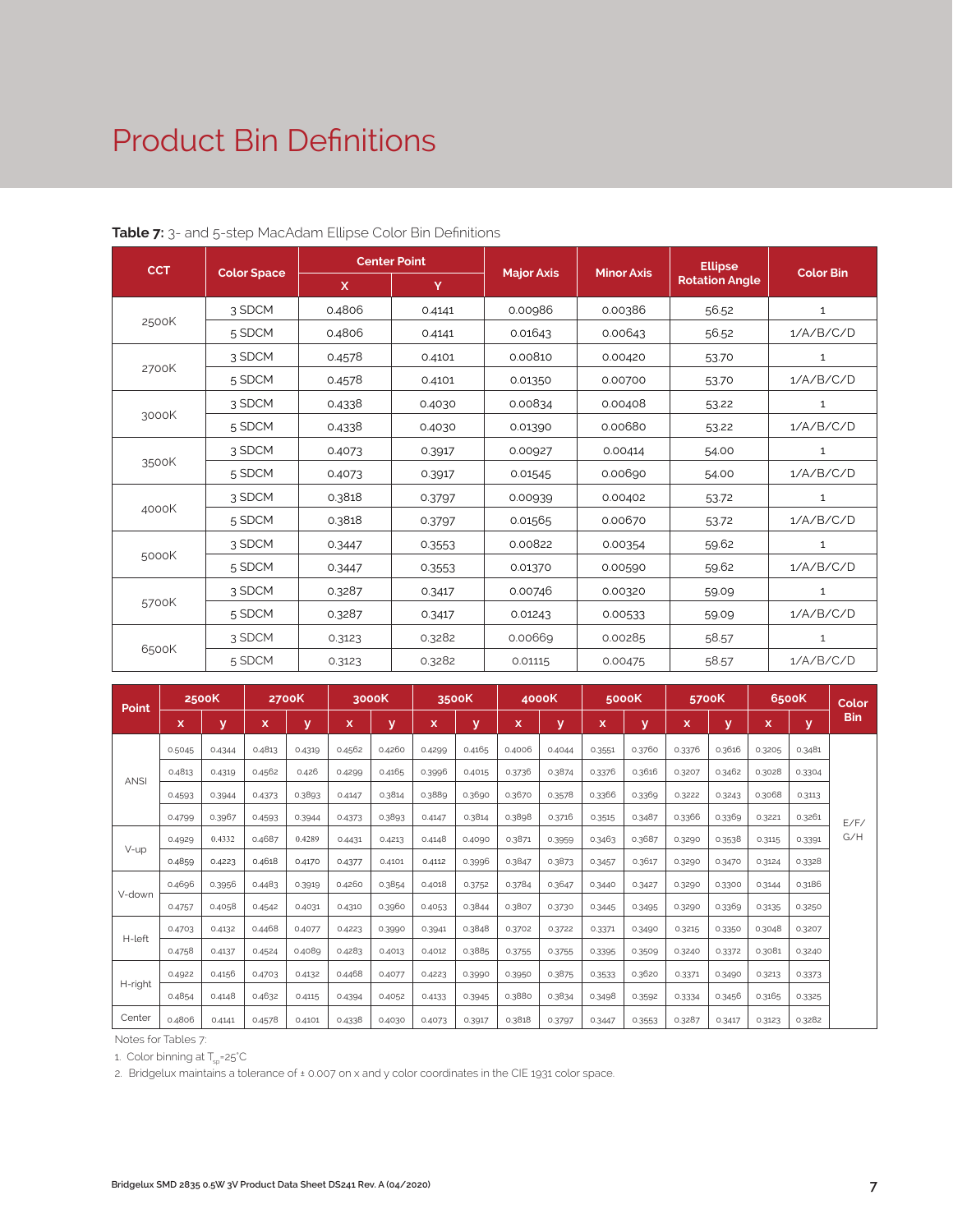### Product Bin Definitions







0.2980 0.3080 0.3180 0.3280

x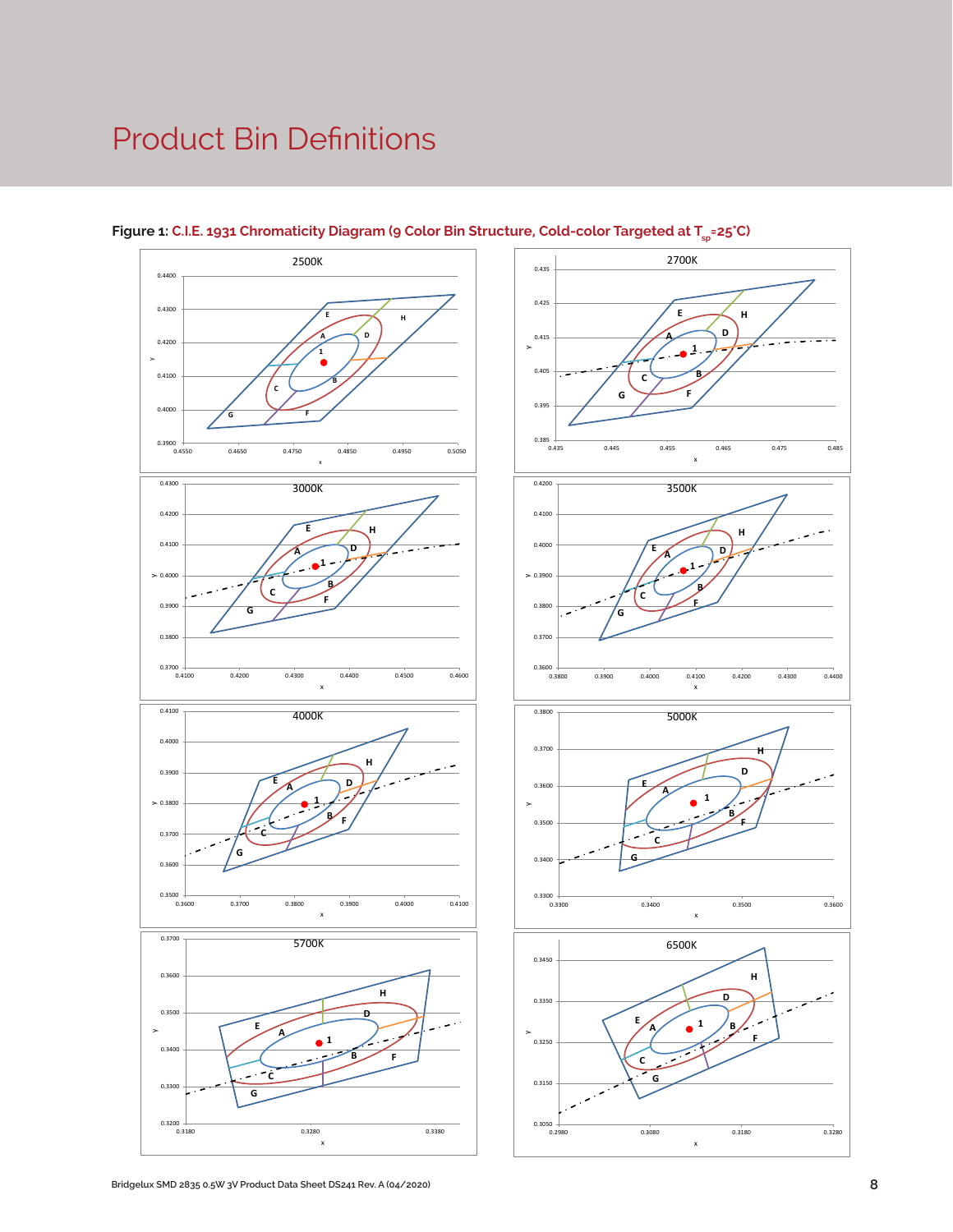### Performance Curves

#### Figure 2: Drive Current vs. Voltage (T<sub>SD</sub>=25°C)



Figure 3: Typical Relative Luminous Flux vs. Drive Current (T<sub>sp</sub>=25°C)



Note for Figure 3:

1. Bridgelux does not recommend driving mid power LEDs at low currents. Doing so may produce unpredictable results. Pulse width modulation (PWM) is recommended for dimming effects.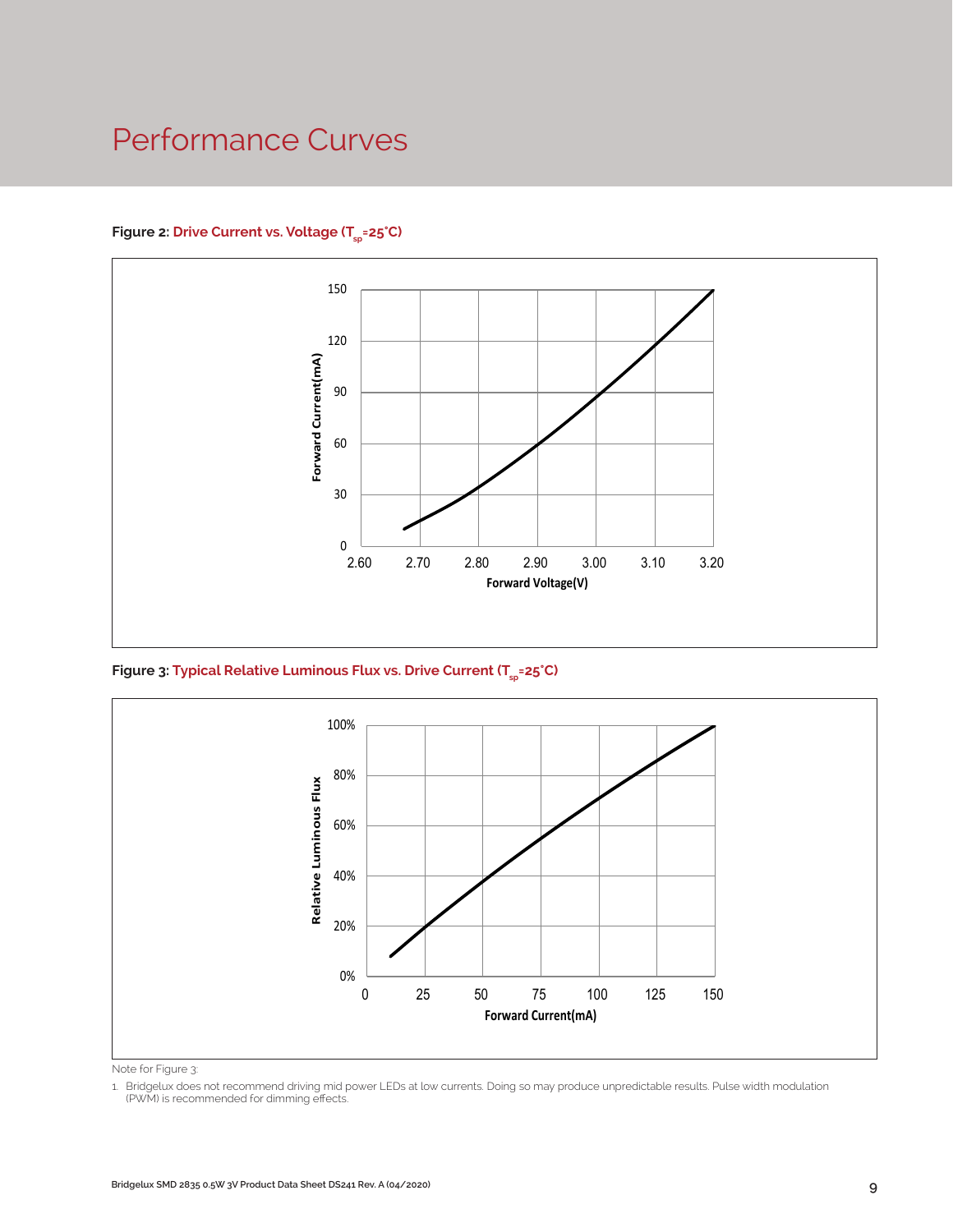### Performance Curves



#### **Figure 4: Typical Relative Flux vs. Solder Point Temperature**

**Figure 5: Typical ccx Shift vs. Solder Point Temperature**



Notes for Figures 4 & 5:

1. Characteristics shown for warm white based on 2700K and 80 CRI.

2. Characteristics shown for neutral white based on 4000K and 80 CRI.

3. Characteristics shown for cool white based on 5000K and 80 CRI.

4. For other color SKUs, the shift in color will vary. Please contact your Bridgelux Sales Representative for more information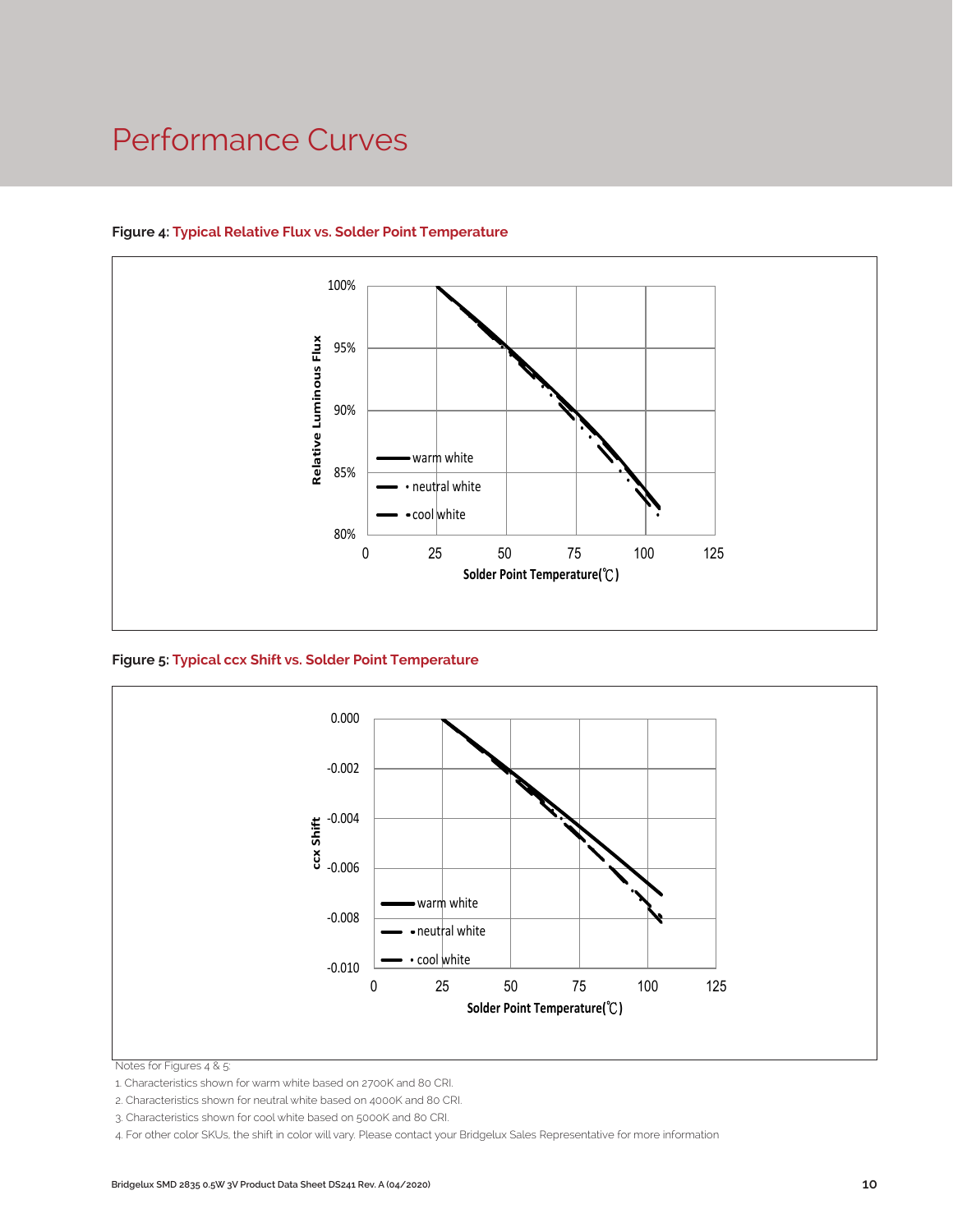### Performance Curves



#### **Figure 6: Typical ccy Shift vs. Solder Point Temperature**

Notes for Figure 6:

1. Characteristics shown for warm white based on 2700K and 80 CRI.

2. Characteristics shown for neutral white based on 4000K and 80 CRI.

3. Characteristics shown for cool white based on 5000K and 80 CRI.

4. For other color SKUs, the shift in color will vary. Please contact your Bridgelux Sales Representative for more information.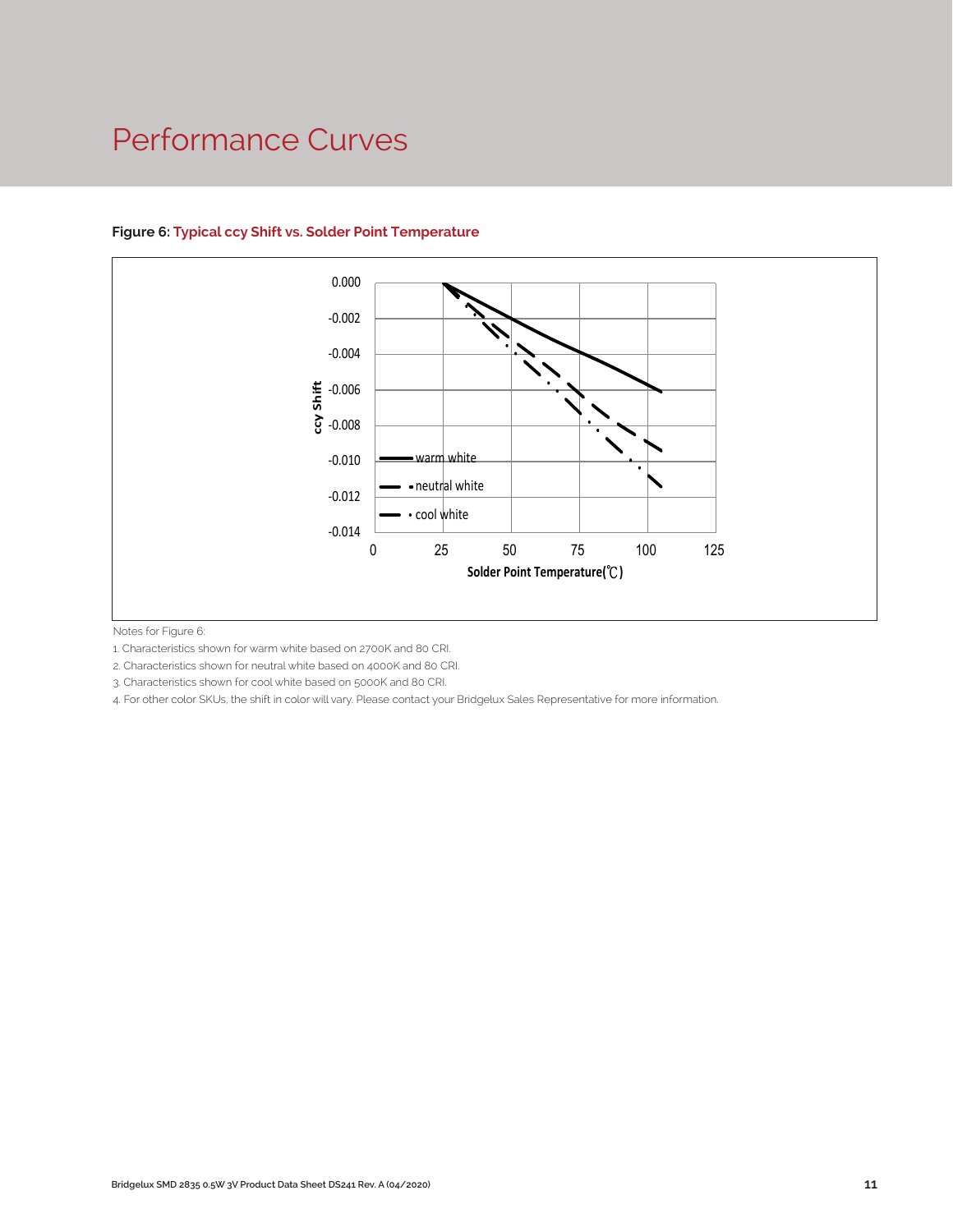### Typical Radiation Pattern



#### Figure 7: Typical Spatial Radiation Pattern at 150mA, T<sub>sp</sub>=25°C

Notes for Figure 7:

1. Typical viewing angle is 120°. .

2. The viewing angle is defined as the off axis angle from the centerline where luminous intensity (Iv) is ½ of the peak value.

#### Figure 8: Typical Polar Radiation Pattern at 150mA, T<sub>sp</sub>=25°C

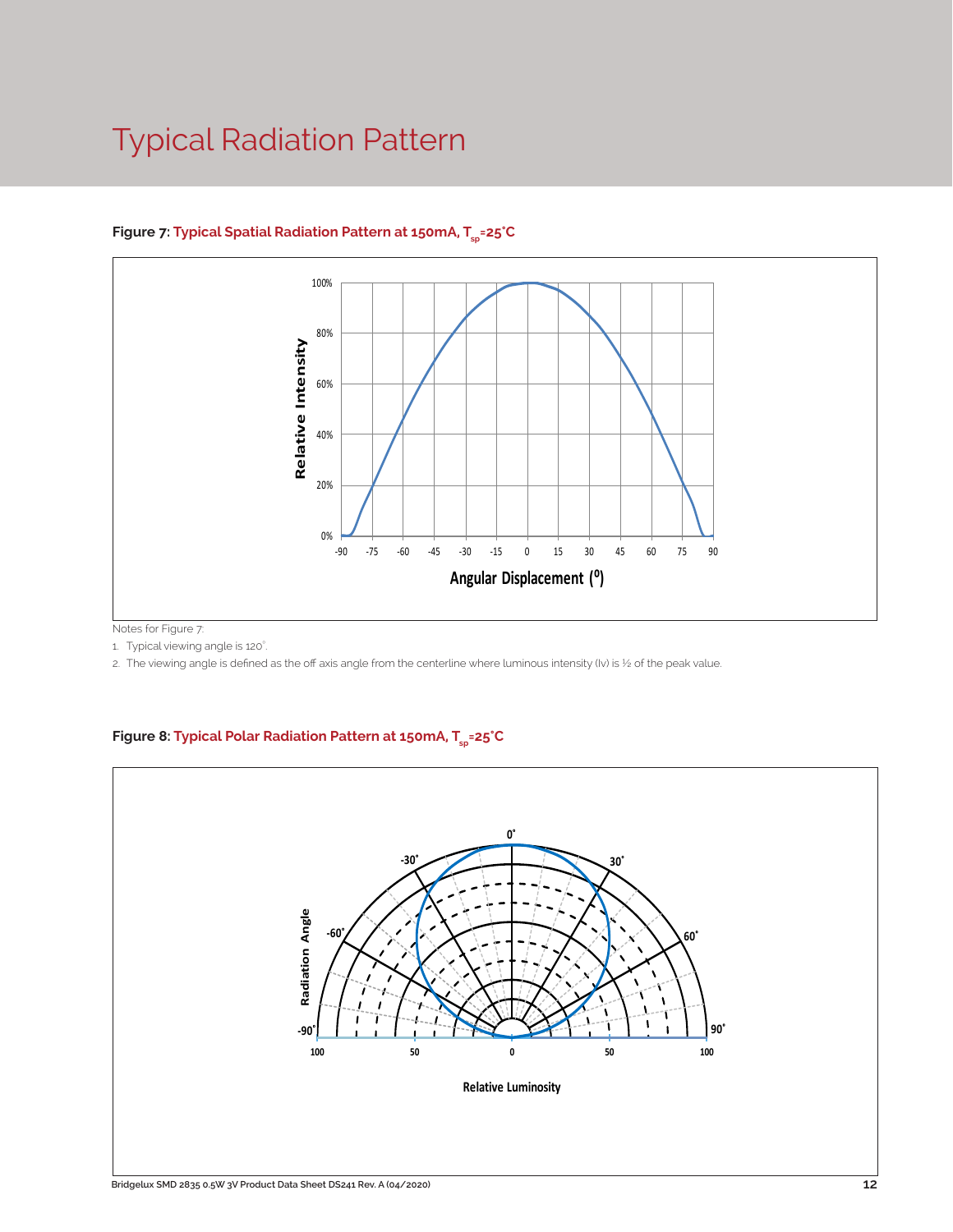## Typical Color Spectrum

#### **Figure 9: Typical Color Spectrum**



Notes for Figure 9:

1. Color spectra measured at nominal current for Tsp = 25°C

2. Color spectra shown for 80 CRI products.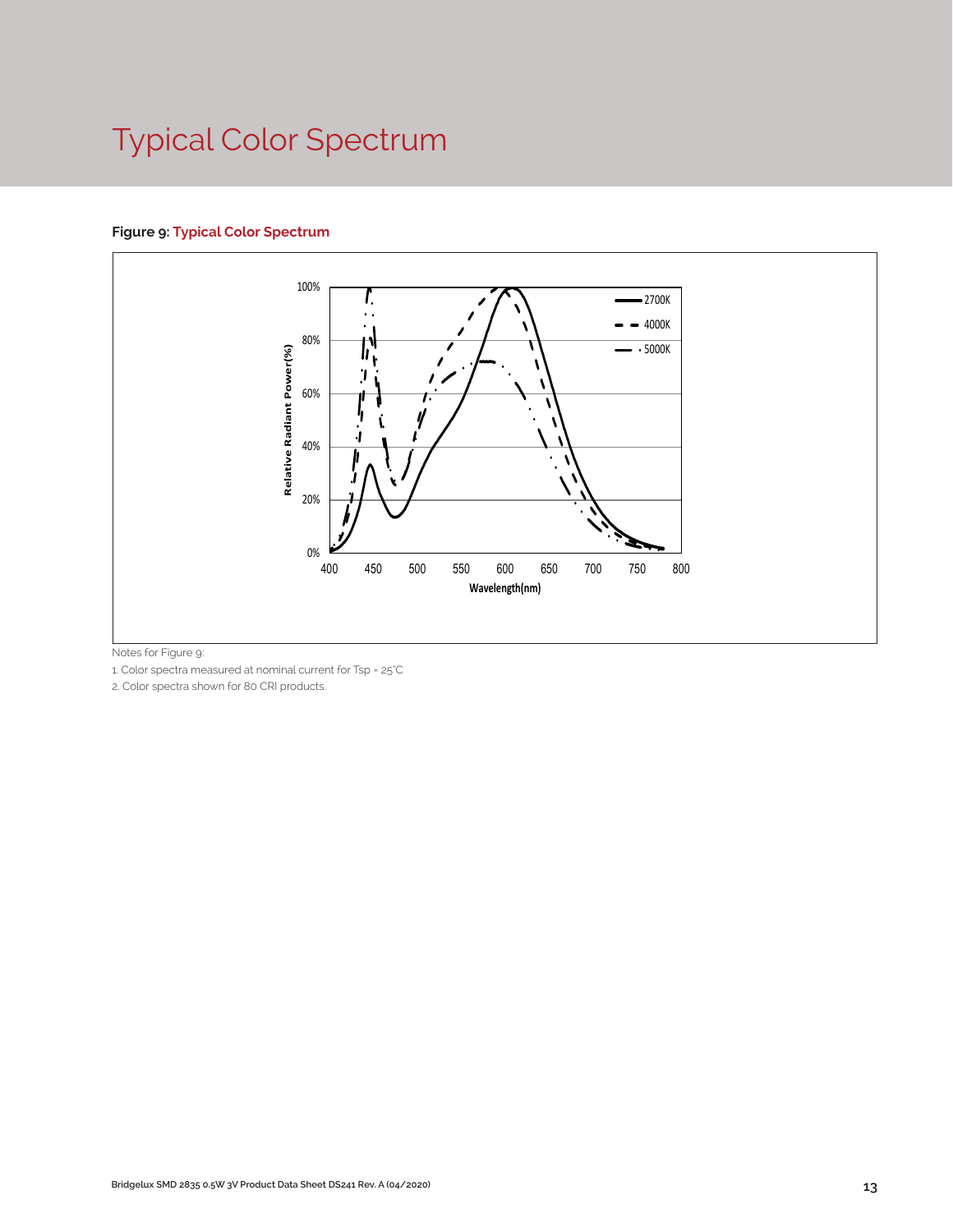### Mechanical Dimensions

#### **Figure 10: Drawing for SMD 2835**



Notes for Figure 10:

1. Drawings are not to scale.

2. Drawing dimensions are in millimeters.

3. Unless otherwise specified, tolerances are ± 0.10mm.

### Recommended PCB Soldering Pad Pattern

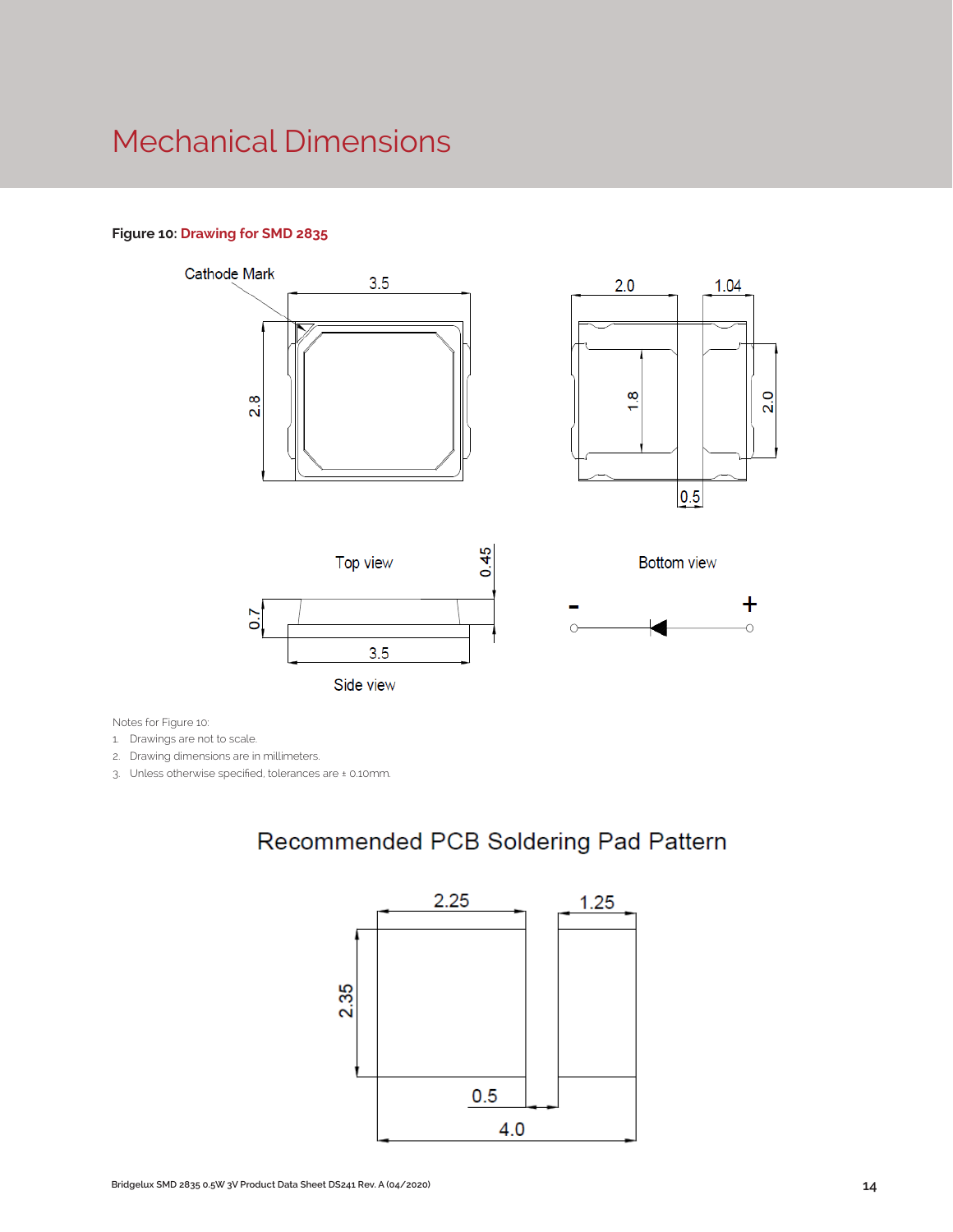## Reliability

#### **Table 8:** Reliability Test Items and Conditions

| No.            | <b>Items</b>                        | <b>Reference</b><br><b>Standard</b> | <b>Test Conditions</b>                                                                                 | <b>Drive</b><br><b>Current</b> | <b>Test Duration</b> | <b>Units</b><br>Failed/Tested |
|----------------|-------------------------------------|-------------------------------------|--------------------------------------------------------------------------------------------------------|--------------------------------|----------------------|-------------------------------|
| 1              | Moisture/Reflow Sensitivity         | J-STD-020E                          | $T_{\text{cld}}$ = 260°C, 10sec,<br>Precondition: 60°C, 60%RH, 168hr                                   | $\sim$                         | 3 reflows            | 0/22                          |
| $\overline{c}$ | Low Temperature Storage             | JESD22-A119                         | $T_a = -40^{\circ}C$                                                                                   | $\bar{a}$                      | 1000 hours           | 0/22                          |
| 3              | High Temperature Storage            | JESD22-A103D                        | $T_a = 100^{\circ}$ C                                                                                  | $\sim$                         | 1000 hours           | 0/22                          |
| 4              | Low Temperature Operating Life      | JESD22-A108D                        | $T_s = -40^{\circ}C$                                                                                   | 150 <sub>m</sub> A             | 1000 hours           | 0/22                          |
| 5              | Temperature Humidity Operating Life | JESD22-A101C                        | $T_{SD} = 85^{\circ}$ C, RH=85%                                                                        |                                | 1000 hours           | 0/22                          |
| 6              | High Temperature Operating Life     | JESD22-A108D                        | $T_{\rm sn} = 85^{\circ}C$                                                                             | 150 <sub>m</sub> A             | 1000 hours           | 0/22                          |
| $\overline{7}$ | Power switching                     | IEC62717:2014                       | $T_{\rm SD} = 85^{\circ}C$<br>30 sec on, 30 sec off                                                    | 150 <sub>m</sub> A             | 30000 cycles         | 0/22                          |
| 8              | <b>Thermal Shock</b>                | JESD22-A106B                        | $T_a = -40^{\circ}C - 100^{\circ}C$ ;<br>Dwell: 15min; Transfer: 10sec                                 | $\sim$                         | 200 cycles           | 0/22                          |
| 9              | Temperature Cycle                   | JESD22-A104E                        | $T_a = -40^{\circ}C - 100^{\circ}C$ ;<br>Dwell at extreme temperature: 15min;<br>Ramp rate < 105°C/min |                                | 200 cycles           | 0/22                          |
| 10             | Electrostatic Discharge             | JS-001-2012                         | HBM, $2KV$ , $1.5k\Omega$ , 100pF,<br>Alternately positive or negative                                 | $\overline{\phantom{a}}$       |                      | 0/22                          |

#### Passing Criteria

| <b>Item</b>                     | <b>Symbol</b> | <b>Test Condition</b> | <b>Passing Criteria</b> |
|---------------------------------|---------------|-----------------------|-------------------------|
| Forward Voltage                 |               | 150 <sub>m</sub> A    | ΔVf<10%                 |
| Luminous Flux                   | ۲v            | 150 <sub>m</sub> A    | ΔFν<30%                 |
| <b>Chromaticity Coordinates</b> | (x, y)        | 150 <sub>m</sub> A    | Δu'v'<0.007             |

Notes for Tables 8:

1. Measurements are performed after allowing the LEDs to return to room temperature

2.  $\mathsf{T}_{_{\mathsf{std}}}$  : reflow soldering temperature;  $\mathsf{T}_{_{\!\mathsf{a}}}$  : ambient temperature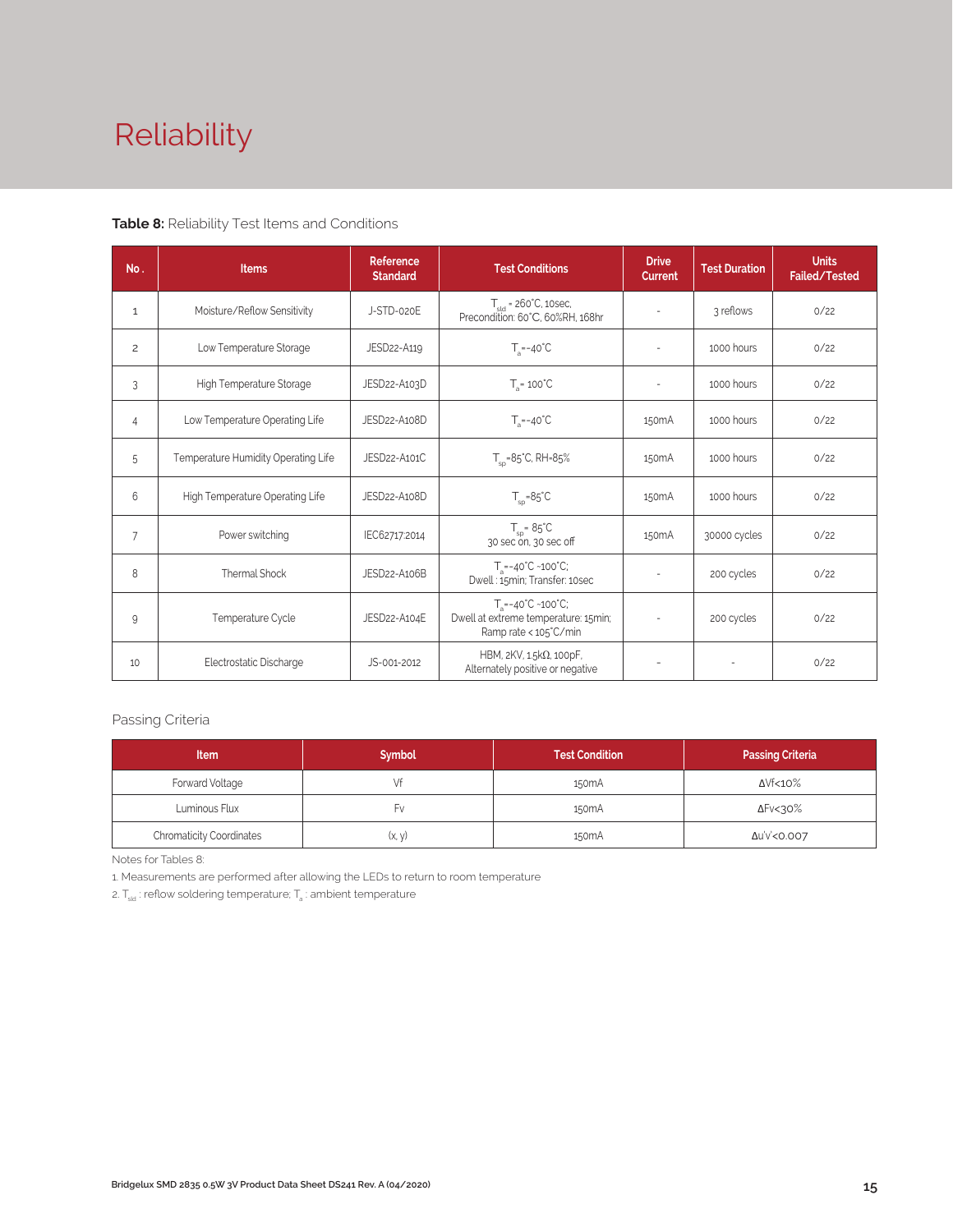### Reflow Characteristics

#### **Figure 11 : Reflow Profile**



| <b>Profile Feature</b>                                                 | <b>Lead Free Assembly</b> |
|------------------------------------------------------------------------|---------------------------|
| Temperature Min. (Ts_min)                                              | $160^{\circ}$ C           |
| Temperature Max. (Ts_max)                                              | $205^{\circ}$ C           |
| Time (ts) from Ts_min to Ts_max                                        | 60-150 seconds            |
| Ramp-Up Rate (TL to Tp)                                                | 3 °C/second               |
| Liquidus Temperature (TL)                                              | 220 °C                    |
| Time (TL) Maintained Above TL                                          | 60-150 seconds            |
| Peak Temp(Tp)                                                          | 260 °C max.               |
| Time (Tp) Within 5 °C of the Specified Classification Temperature (Tc) | 25 seconds max.           |
| Ramp-Down Rate (Tp to TL)                                              | 5 °C/second max.          |
| Time 25 °C to Peak Temperature                                         | 10 minutes max.           |

#### **Figure 12 : Pick and Place**



Note for Figure 12:

1. When using a pick and place machine, choose a nozzle that has a larger diameter than the LED's emitting surface. Using a Pick-and-Place nozzle with a smaller diameter than the size of the LEDs emitting surface will cause damage and may also cause the LED to not illuminate.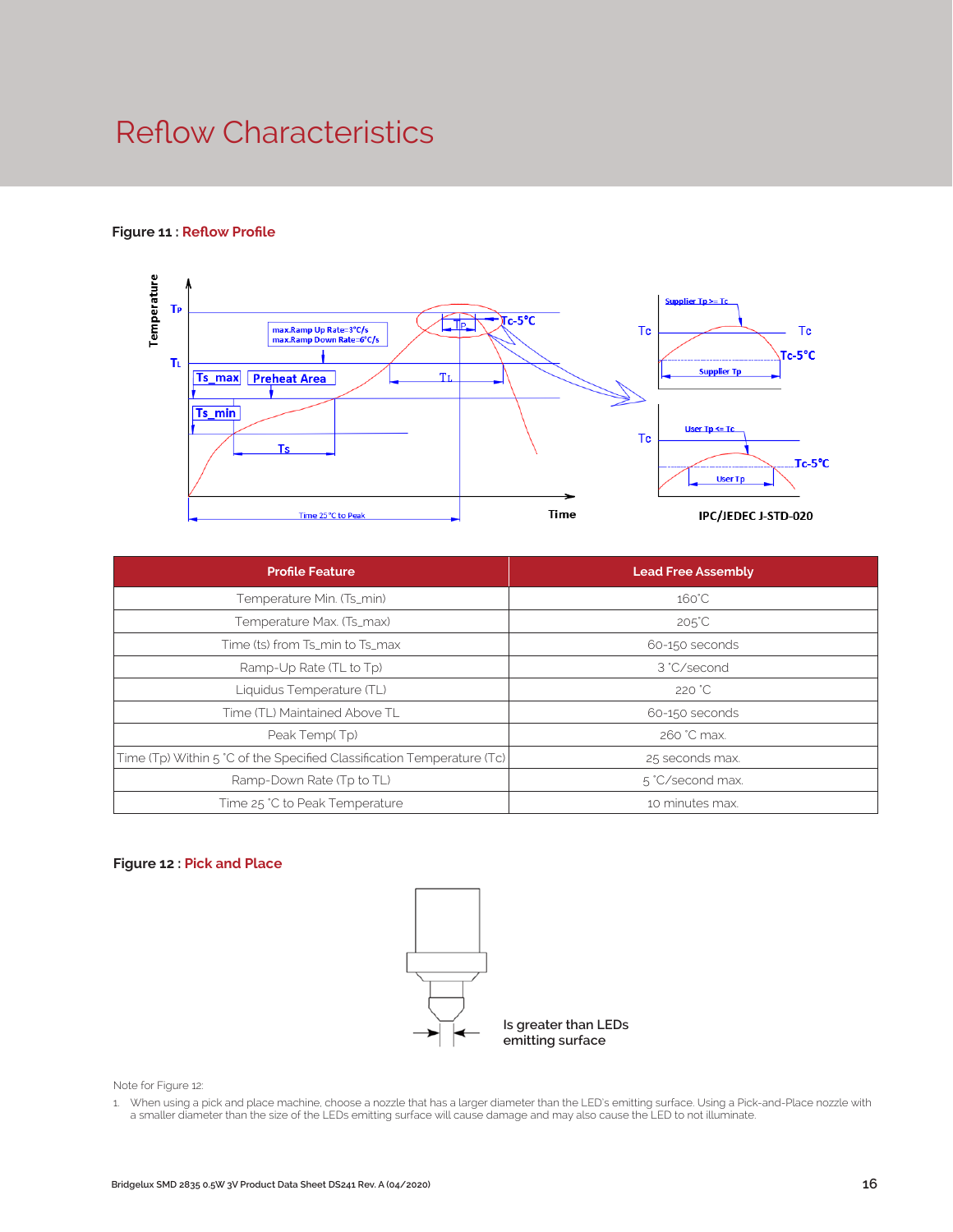### Packaging

#### **Figure 13: Emitter Reel Drawings**



Note for Figure 13:

1. Drawings are not to scale. Drawing dimensions are in millimeters.

#### **Figure 14: Emitter Tape Drawings**





Note for Figure 14:

1. Drawings are not to scale. Drawing dimensions are in millimeters.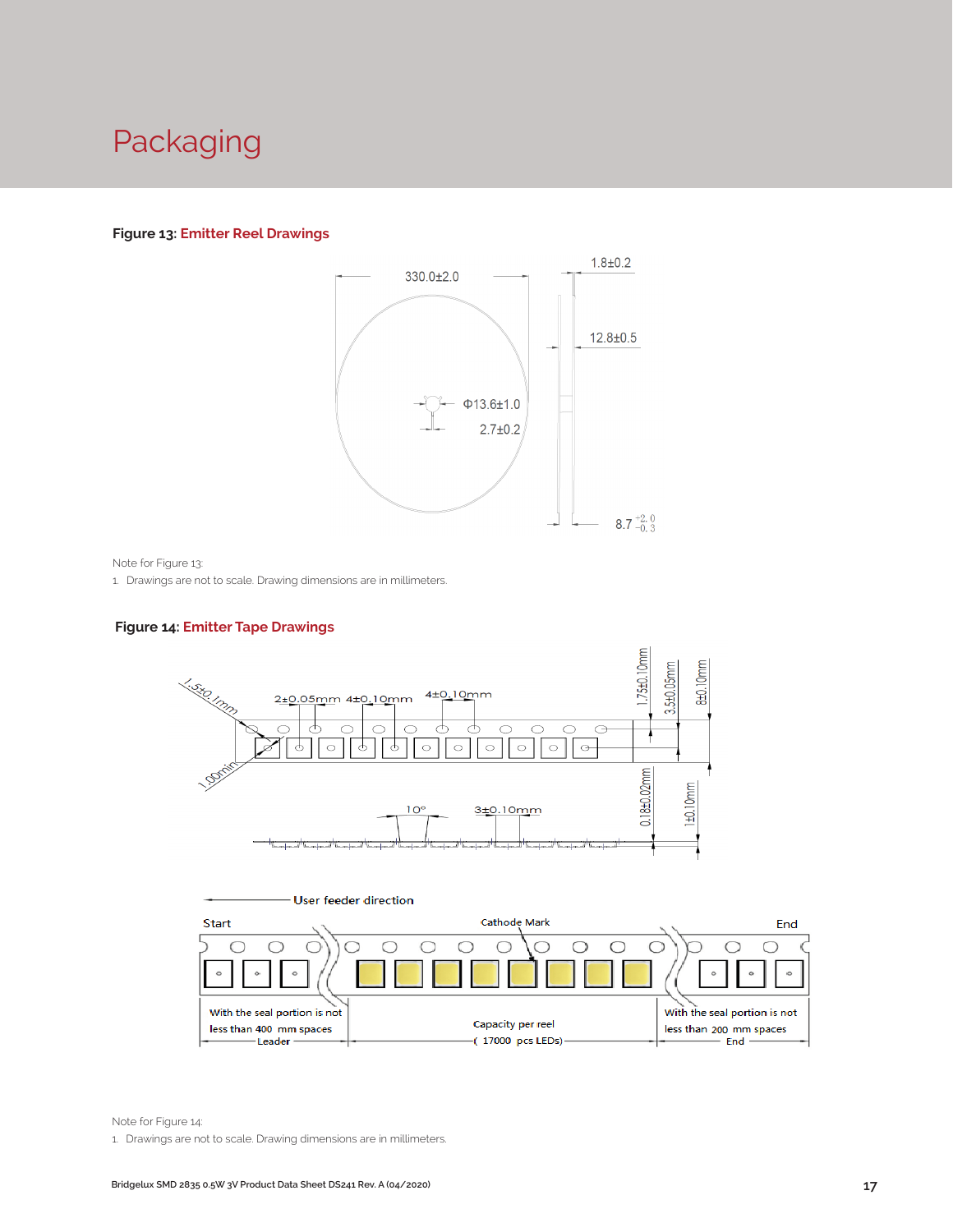### Packaging

#### **Figure 15: Emitter Reel Packaging Drawings**



Note for Figure 15: 1. Drawings are not to scale.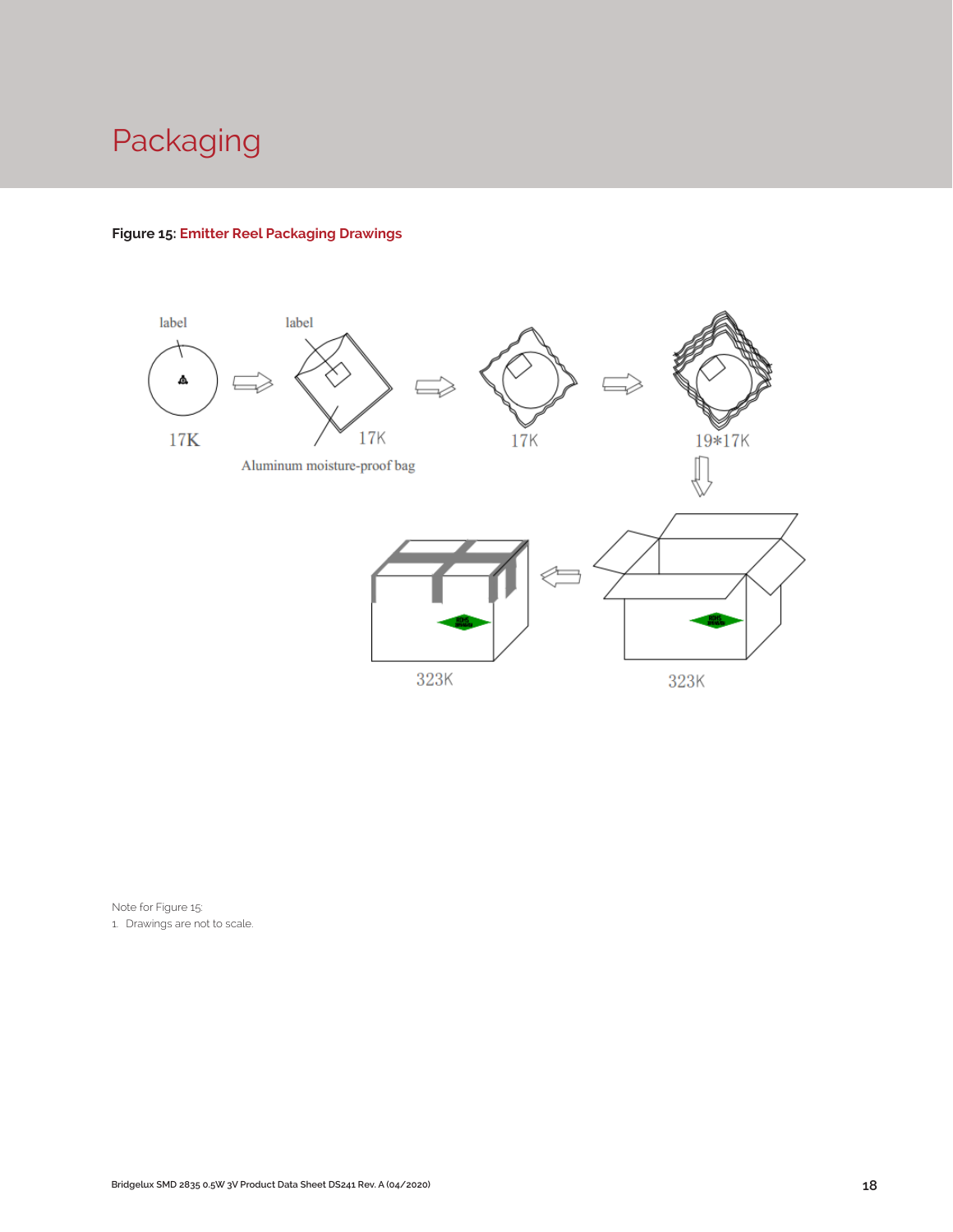## Design Resources

Please contact your Bridgelux sales representative for assistance.

### **Precautions**

#### **CAUTION: CHEMICAL EXPOSURE HAZARD**

Exposure to some chemicals commonly used in luminaire manufacturing and assembly can cause damage to the LED emitter. Please consult Bridgelux Application Note AN51 for additional information.

#### **CAUTION: EYE SAFETY**

Eye safety classification for the use of Bridgelux SMD LED emitter is in accordance with IEC specification EN62471: Photobiological Safety of Lamps and Lamp Systems. SMD LED emitters are classified as Risk Group 1 when operated at or below the maximum drive current. Please use appropriate precautions. It is important that employees working with LEDs are trained to use them safely.

#### **CAUTION: RISK OF BURN**

Do not touch the SMD LED emitter during operation. Allow the emitter to cool for a sufficient period of time before handling. The SMD LED emitter may reach elevated temperatures such that could burn skin when touched.

### **CAUTION**

#### **CONTACT WITH LIGHT EMITTING SURFACE (LES)**

Avoid any contact with the LES. Do not touch the LES of the emitter or apply stress to the LES (yellow phosphor resin area). Contact may cause damage to the emitter

Optics and reflectors must not be mounted in contact with the LES (yellow phosphor resin area).

### Disclaimers

#### **MINOR PRODUCT CHANGE POLICY**

The rigorous qualification testing on products offered by Bridgelux provides performance assurance. Slight cosmetic changes that do not affect form, fit, or function may occur as Bridgelux continues product optimization.

#### **STANDARD TEST CONDITIONS**

Unless otherwise stated, LED emitter testing is performed at the nominal drive current.